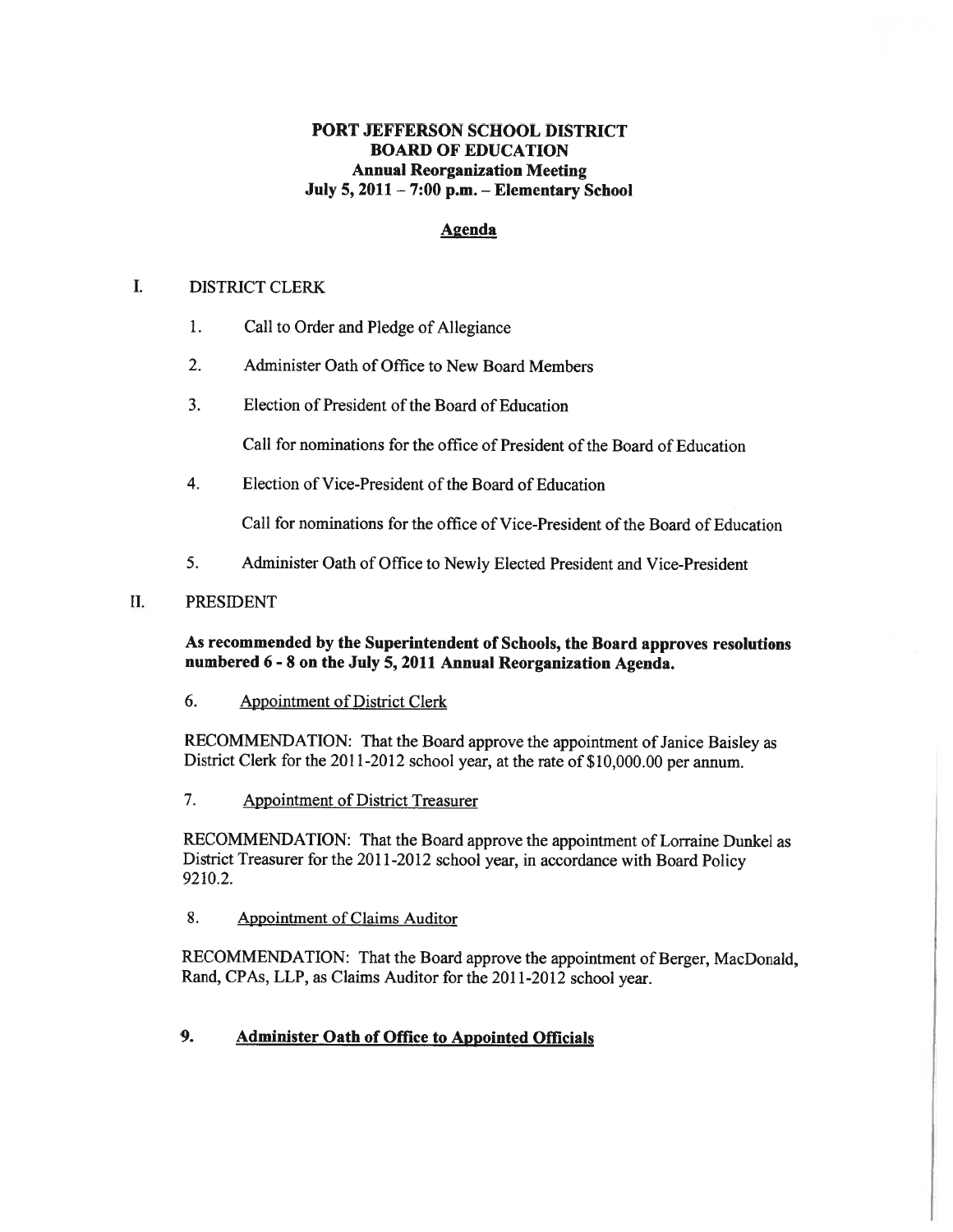As recommended by the Superintendent of Schools, the Board approves resolutions numbered <sup>10</sup> - <sup>46</sup> on the July 5, <sup>2011</sup> Annual Reorganization Agenda.

10. Authorization to Bond School Officials -

RECOMMENDATION - That the District Treasurer, Superintendent of Schools, and Assistant Superintendent for Business each be bonded for the 2011-2012 school year, and that the amount for each bond be set at \$500,000.00, and that the Superintendent of Schools be requested to approve this amount.

11. Appointment of School Attorney -

RECOMMENDATION - That the Board approve the appointment of the law firm of Ingerman, Smith, L.L.P., as labor and Board counsel for the period July 1, 2011 to August 10, 2011.

12. Appointment of Financial Advisors -

RECOMMENDATION -That the Board approve the appointment of Munistat Services, Inc., as financial advisors for the 2011-2012 school year.

13. Appointment of Bond Counsel -

RECOMMENDATION -That the Board approve the appointment of Hawkins, Delafield & Wood, as bond counsel for the 2011-2012 school year.

14. Appointment of 403b Compliance Consultants -

RECOMMENDATION -That the Board approve the appointment of OMNI Financial Group as the District's third party administrator for compliance and remitting services for the District's 403(b) <sup>p</sup>lans for the <sup>20</sup> 11-2012 school year.

15. Appointment of School Physician -

RECOMMENDATION - That the Board approve the appointment of Dr. Mark Shapiro, as the regular school district <sup>p</sup>hysician, as well as the school <sup>p</sup>hysician member on the District's Committee on Special Education, for the period July 1, <sup>2011</sup> to August 16, 2011.

16. Appointment of Architect –

RECOMMENDATION — That the Board approve the appointment of JAG Architects as district architect for the 2011-2012 school year.

17. Appointment of Accountant —

RECOMMENDATION – That the Board approve the appointment of Cullen  $\&$ Danowski, as school district accountant for the 2011-2012 school year.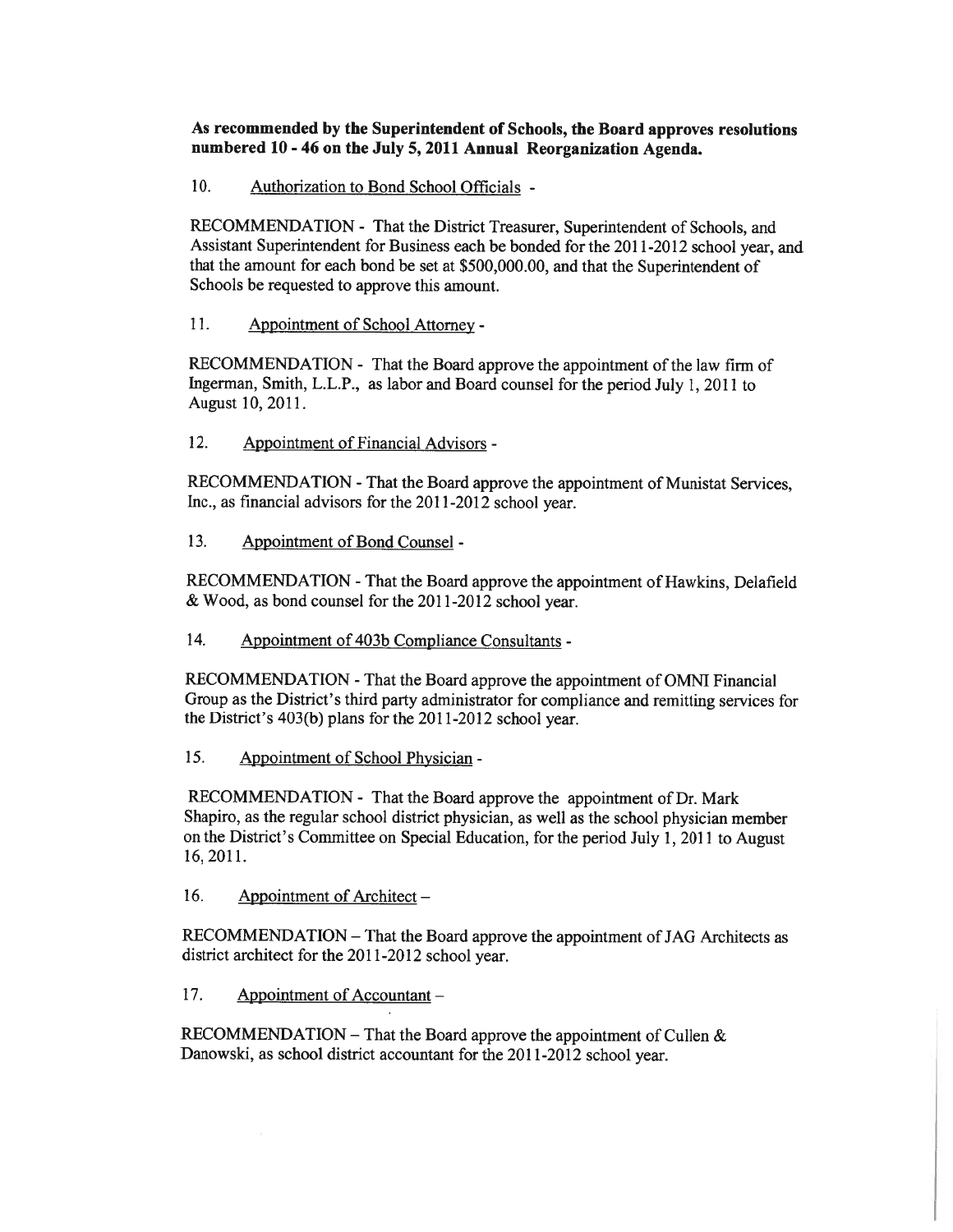18. Appointment of Internal Auditor -

RECOMMENDATION -That the Board approve the appointment of Rizzi, Schwarz & Taraskas as Internal Auditor for period July 1, <sup>2011</sup> to August 10, 2011.

19. Appointment of Insurance Agents / Carriers

RECOMMENDATION -

- a) That the Board approve JJ Stanis and Company as agen<sup>t</sup> and third party administrator for the district's Excess Major Medical, Vision, Life, and Dental Self Insurance Plan for the 2011-2012 school year.
- b) That the Board approve Fitzharris Agency Inc. as agen<sup>t</sup> and third party administrator for the district's Self Insured Workers Compensation Plan for the period July <sup>1</sup> to August 1, 2011; and to PMA for the period August 1,2011 — June 30, 2012.
- c) That the Board approve BK International as the agen<sup>t</sup> for the district's student accident insurance and excess employer's liability insurance for the 2011-2012 school year.
- d) That the Board approve New York State Insurance Reciprocal as the district's carrier for genera<sup>l</sup> non-medical insurance, including but not limited to school board liability, excess catastrophic liability, commercial automotive, and special school liability insurance for the 2011-2012 school year.
- e) That the Board approve Eugene Donohue Associates as agen<sup>t</sup> for the district administrators life insurance plans for the 2011-2012 school year.
- 20. Appointment of Environmental Consultants -

RECOMMENDATION -That the Board approve the appointment of Enviroscience Consultants, Inc. as environmental consultants for the 2011-2012 school year.

21. Appointment of Accounting Records Custodian, Payroll Certification Officer & Bid Opening: Advertising & Purchasing Officer -

RECOMMENDATION: That the Assistant Superintendent for Business be designated as Custodian of the District's accounting records; and that the Claims Auditor be designated as Payroll Certification Officer; and that the Assistant Superintendent for Business, Mark Flower, perform the duties of the Bid Opening, and Purchasing Officer of the school district; and that the District Clerk be responsible for advertising notices.

22. Appointment of Investment Officer & Continuance of Board Policy -

RECOMMENDATION: That the District Treasurer and the Assistant Superintendent for Business be appointed investment officers and that these duties include the negotiation of short term loans, Tax Anticipation Notes, and the investment of surplus funds in Certificates of Deposit, and other authorized instruments; and further, the Board agrees to continue Board Policy 6240, Investments.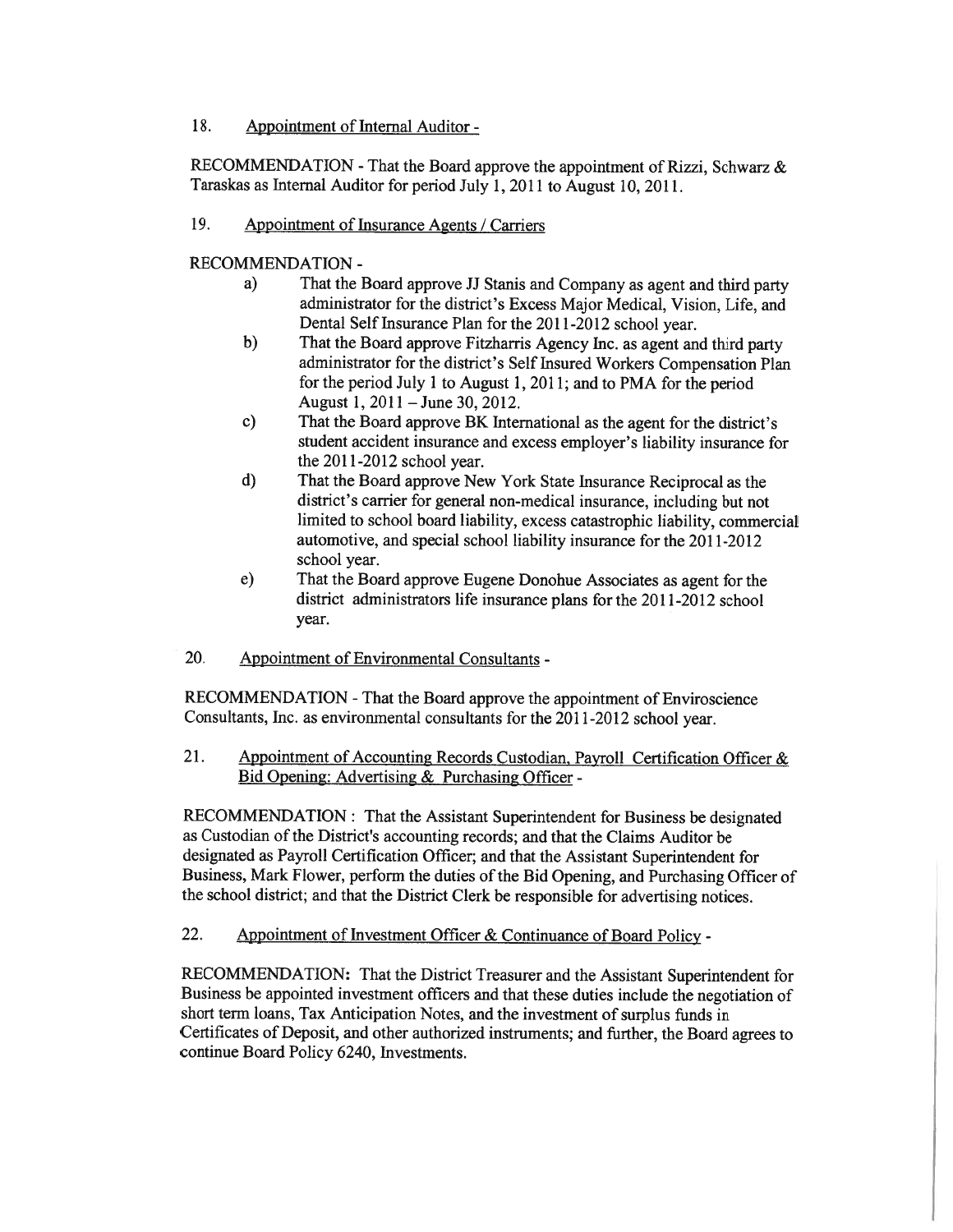## 23. Appointment of Records Access Officer -

RECOMMENDATION: That the Assistant Superintendent for Business be appointed as Records Access Officer for the school district.

# 24. Appointment of AHERA Compliance Officer -

RECOMMENDATION - That the Board approve the appointment of the Director of Facilities as Compliance Officer under the Asbestos Hazard Emergency Recovery Act, and that he be made save harmless in the performance of his duties. These duties shall include but not be limited to status review, asbestos assessment study, managemen<sup>t</sup> <sup>p</sup>lan, employee training and managemen<sup>t</sup> place review update.

# 25. Appointment of EPA Program-use Compliance Officer -

RECOMMENDATION - That the Board approve the appointment of the Director of Facilities as EPA Program-use Compliance Officer and be made save harmless.

### 26. Appointment of Title LX Compliance Officer -

RECOMMENDATION: That the Board approve the appointment of the Assistant Superintendent for Business as the Title IX Compliance Officer for the 2011-2012 school year.

27. Appointment of Substitute Treasurer -

RECOMMENDATION -That the Board approve the appointment of the Superintendent of Schools as Substitute District Treasurer should these services be required any time during the 2011-2012 school year.

### 28. Appointment of Publication -

RECOMMENDATION -That the Times-Record newspaper and/or Newsday be designated as the official publications of the District for the 2011-2012 school year; and further, that Times-Record newspaper and/or Newsday be designated the official publication for advertising competitive bids.

### 29. District Accounts / Designation of Depository -

RECOMMENDATION -That the following bank accounts be approved: General Fund -Checking -Capital One 0224126755 General Fund - Investment IMMA -Bank of America 9418779550 General Fund - Investment -Capital One 0224125930 Federal -Checking -Capital One 0224126805 Capital -Checking -Capital One 0224126813 Capital - Investment -Capital One 0224126821 Trust & Agency -Checking -Capital One 0224126789 Payroll - Capital One 0224126763 Royal Education Foundation -Checking -Capital One 0224126839 Trust & Agency Scholarship -Checking -Capital One 0224126797 School Lunch -Checking -Capital One 0224126847 Trust & Agency - Payroll - Capital One 0224126771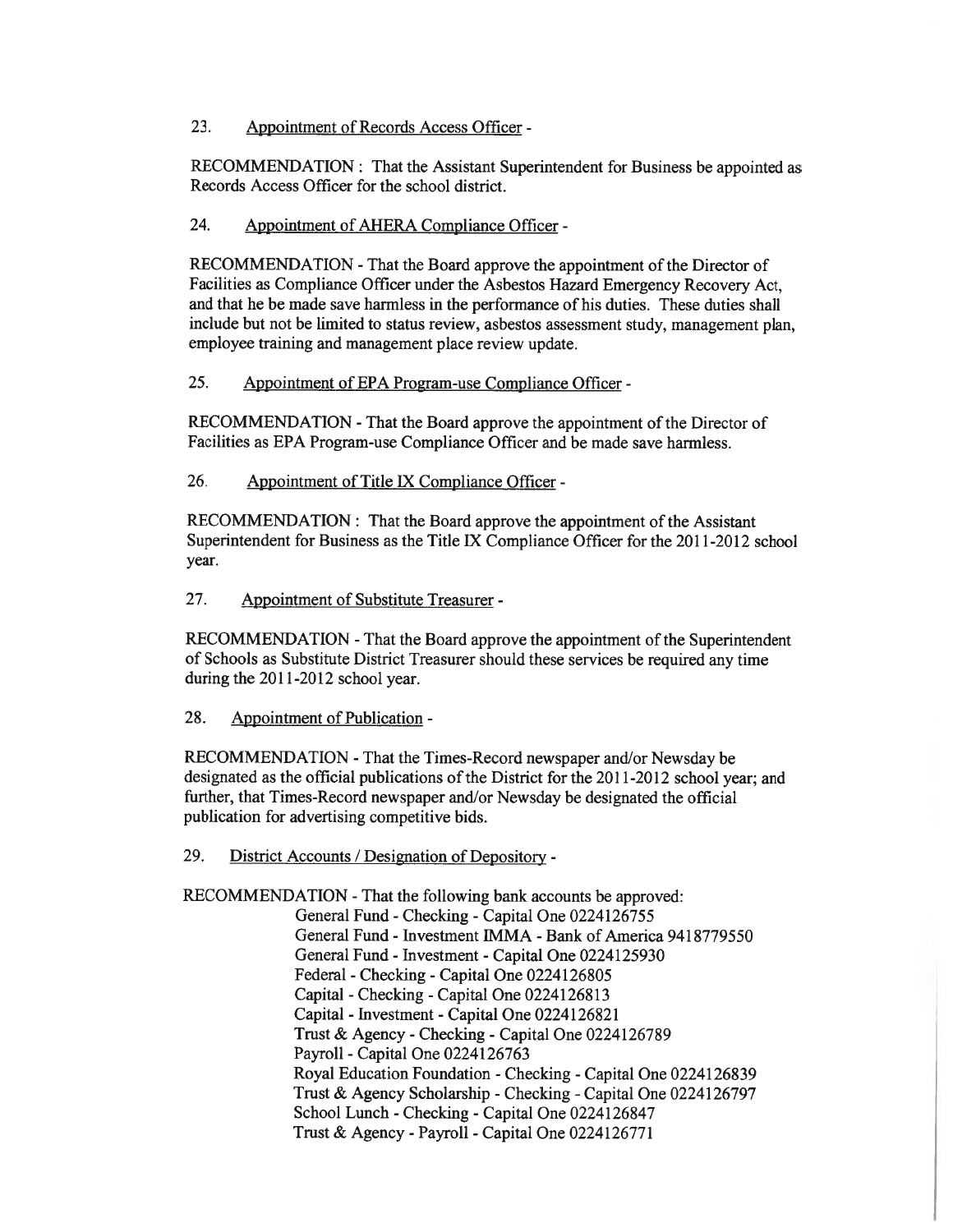and further that the following banks be designated as the depository for all district funds: Capital One, Suffolk County National Bank, MBIA-CLASS, Bank of America, J.P. Morgan Chase, Citibank, State Bank of Long Island, Commerce Bank, HSBC, Wachovia

30. Authorization of Facsimile Signatures -

RECOMMENDATION -That the District Treasurer and substitute District Treasurer be authorized to resort to an electronic signature, and be it further resolved that the District Treasurer and substitute District Treasurer maintain control of these signatures.

31. Purchasing Policy -

RECOMMENDATION -That the Board review Purchasing Policy 6700, as required by General Municipal Law Section 104-b(4).

32. Charge Cards -

RECOMMENDATION -That the Board authorize the use of the Home Depot, and Hess credit cards for the 2011-2012 school year.

33. Designation of Extra-Classroom Activities Fund Officers -

RECOMMENDATION -That the Board approve the following officers for the Extra-Classroom (Student Organization) Funds for the 2011-2012 school year: Elementary - Lucy Arnone, Treasurer

|               | - Principal                   |
|---------------|-------------------------------|
|               | - Superintendent of Schools   |
| Middle School | - Rosalie Loizas, Treasurer   |
|               | - Principal                   |
|               | - Superintendent of Schools   |
| Senior High   | - Stephanie Miazga, Treasurer |
|               | - Principal                   |
|               | - Superintendent of Schools   |
|               |                               |

# 34. Designation of Petty Cash Funds & Fund Custodians -

RECOMMENDATION -That the Board approve the establishment of petty cash funds and custodians of the funds as follows:

| Fund                     | Amount   |                                         |
|--------------------------|----------|-----------------------------------------|
| District                 | \$100.00 | Superintendent / Janice Baisley         |
| <b>Elementary School</b> | \$100.00 | Principal / Lucy Arnone                 |
| Middle School            | \$100.00 | Principal / Rosalie Loizas              |
| High School              | \$100.00 | Principal / Stephanie Miazga            |
| <b>Business Office</b>   | \$100.00 | Assistant Superintendent / Natalie Pego |
|                          |          |                                         |

35. Reimbursement for Authorized Use of Vehicles -

RECOMMENDATION -That the rate of reimbursement for the authorized use of privately owned vehicles in the performance of District business be established at the IRS rate per mile for the 2011-2012 school year.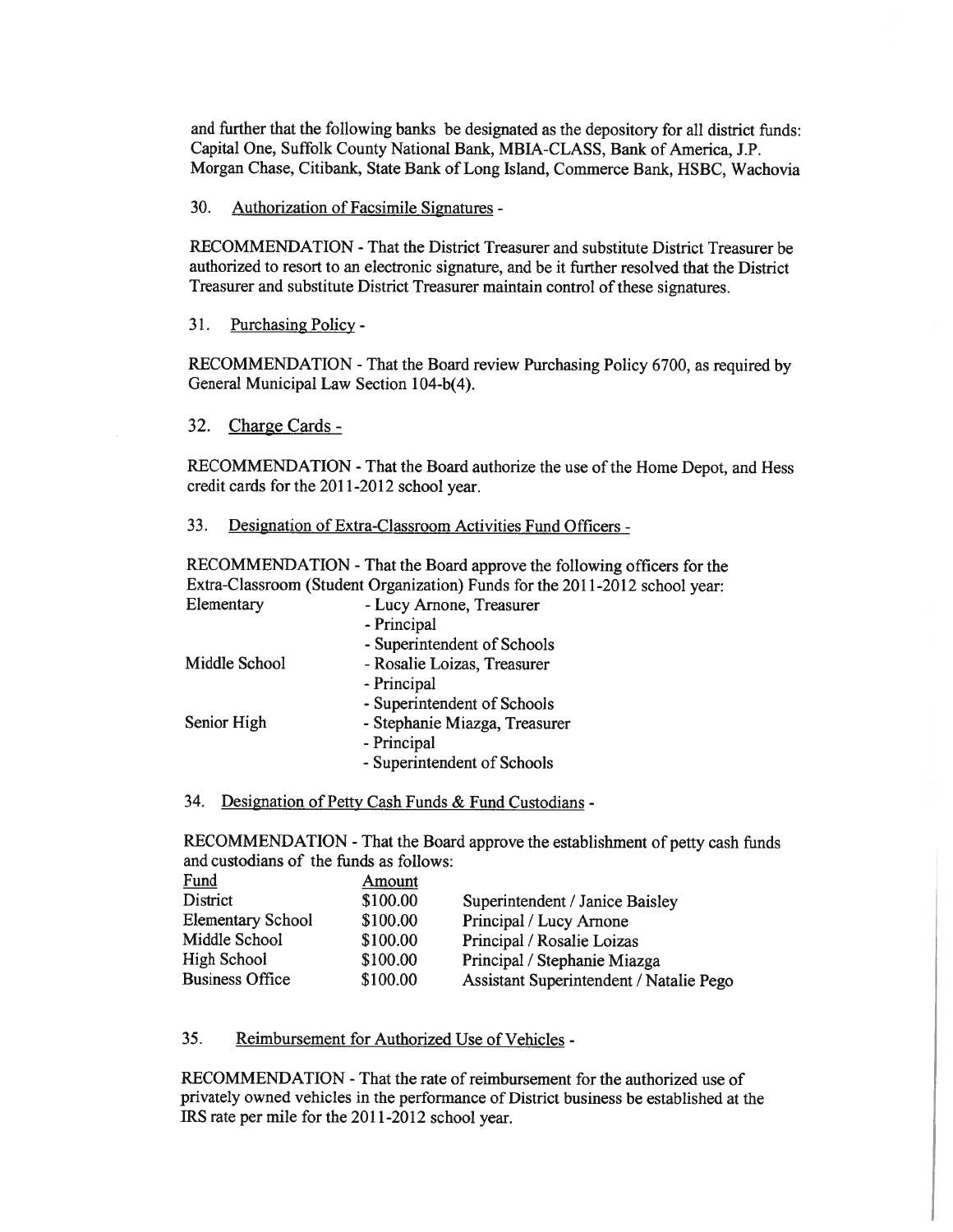36. Reimbursement for Conferences -

RECOMMENDATION -That the rate of reimbursement for authorized conferences, contests and events for lodging, meals and incidental expenses will not exceed the maximum IRS rate limits. Exceptions may be granted when approved conferences are held at <sup>a</sup> participating hotel or there is an approved written justification for special circumstances.

37. Rate per Hour -Home Instruction Fee -

RECOMMENDATION -That the rate per hour for home instruction fees provided by any agency other than Port Jefferson Teachers' Association be \$40.00.

38. Non-Resident Tuition -

RECOMMENDATION -That the Board establish the non-resident tuition rate for the 2011-2012 school year pursuan<sup>t</sup> to the required State Education Formula for establishing non-resident student tuition rate, as follows:

| Kindergarten - Grade 6                                   | $$17,718$ per year                                                                     |
|----------------------------------------------------------|----------------------------------------------------------------------------------------|
| Grades $7 - 12$                                          | $$22,327$ per year                                                                     |
| Special Education: Kindergarten - Gr.6 \$65,947 per year |                                                                                        |
| Special Education: Grades 7-12                           | $$70,550$ per year                                                                     |
|                                                          | Said rates to be revised when they become finalized by the State Education Department. |

39. Appointment of District Committee on Special Education -

RECOMMENDATION - That the Board approve the appointment of the following as District Committee on Special Education for the 2011-2012 school year: Assistant Superintendent for Pupil Personnel Services, School Psychologist, Special Education Teacher -Chairpersons Special Education Teacher, Teacher Member Classroom Teacher, Teacher member Assistant Superintendent for Pupil Personnel Services, School Psychologist Physician Member John Steiner, Parent Member Lorraine Steiner, Parent Member Lorraine Guzzetta, Parent Member

40. Appointment of Sub-Committee on Special Education -

RECOMMENDATION -That the Board approve the following composition of the Sub Committee on Special Education for the 2011-2012 school year: Assistant Superintendent for Pupil Personnel Services, School Psychologist, Special Education Teacher -Chairpersons School Psychologist, Classroom Teacher, Teacher Member Special Education Teacher, Teacher Member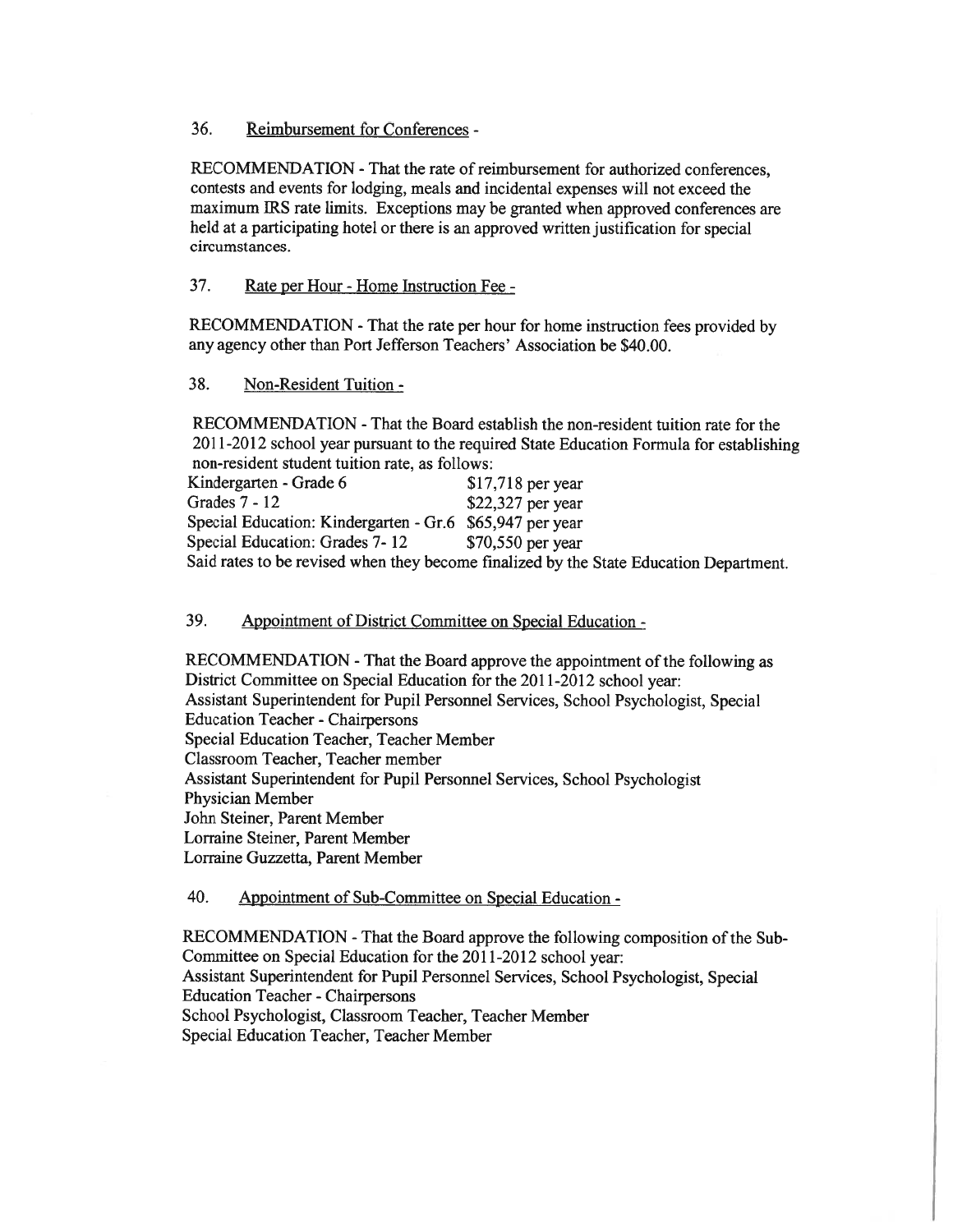41. Appointment of Committee on Preschool Special Education -

RECOMMENDATION -That the Board appoint the following to the Committee on Preschool Special Education for the 2011-2012 school year: Assistant Superintendent for Pupil Personnel Services, School Psychologist, Special Education Teacher -Chairpersons Teacher Member Special Education Teacher Member Suffolk County Representative, County Representative Evaluator, a professional who participated in the evaluation of the child for whom services are sought. John Steiner, Parent Member Lorraine Steiner, Parent Member Lorraine Guzzetta, Parent Member

# 42. **IDEA and 504 Impartial Hearing Officers -**

RECOMMENDATION - As per Part 200.5(j)(3)(i), appointment from the impartial hearing list must be made in accordance with the rotational selection process established in Section  $200.2(e)(1)$  of the Part 200 Regulations of the commissioner and the administrative procedures established by the Board of Education pursuan<sup>t</sup> to Section 200.2(b)(9).

#### 43. Appointment of Surrogate Parents -

RECOMMENDATION -That the Board approve the appointment of the following as Surrogate Parent(s) for the Committee on Special Education for the 2011-2012 school year: Father Frank Pizzarelli

### 44. Approval of Special Education Providers / Evaluators

RECOMMENDATION — That the Board approve the following special education providers / evaluators for the 2011-2012 school year:

| Complete Rehabilitation          | Consulting that Makes a Difference (Diane Ripple) |
|----------------------------------|---------------------------------------------------|
| Dr. Michael Mennella             | Developmental Disabilities Institute              |
| St. Charles Hospital             | St. James Tutoring                                |
| <b>Creative Tutoring</b>         | Cleary School for the Deaf                        |
| PT, OT, SLP of the Hamptons      | Interim Health Care                               |
| RFB & D                          | Gayle Kligman Therapeutic Resources               |
| Metro Therapy                    | <b>AHRC</b>                                       |
| Anderson School                  | Hauppauge School District                         |
| Center Moriches School District  | <b>Longwood School District</b>                   |
| Miller Place School District     | Sachem School District                            |
| <b>Smithtown School District</b> | <b>South Country School District</b>              |
| Three Village School District    | Comsewogue School District                        |
| Dave Seyfert                     | <b>Cost Management Systems</b>                    |
| <b>Empowering Minds</b>          | Horizon Health Care Staffing                      |
| Bilinguals, Inc.                 | Dr. Karin Burkhard                                |
| Dawn Martin, Nurse               | Nicole Harvery, Nurse                             |
| Amy Berk, Nurse                  | Career & Employment Options (Ceo)                 |
|                                  |                                                   |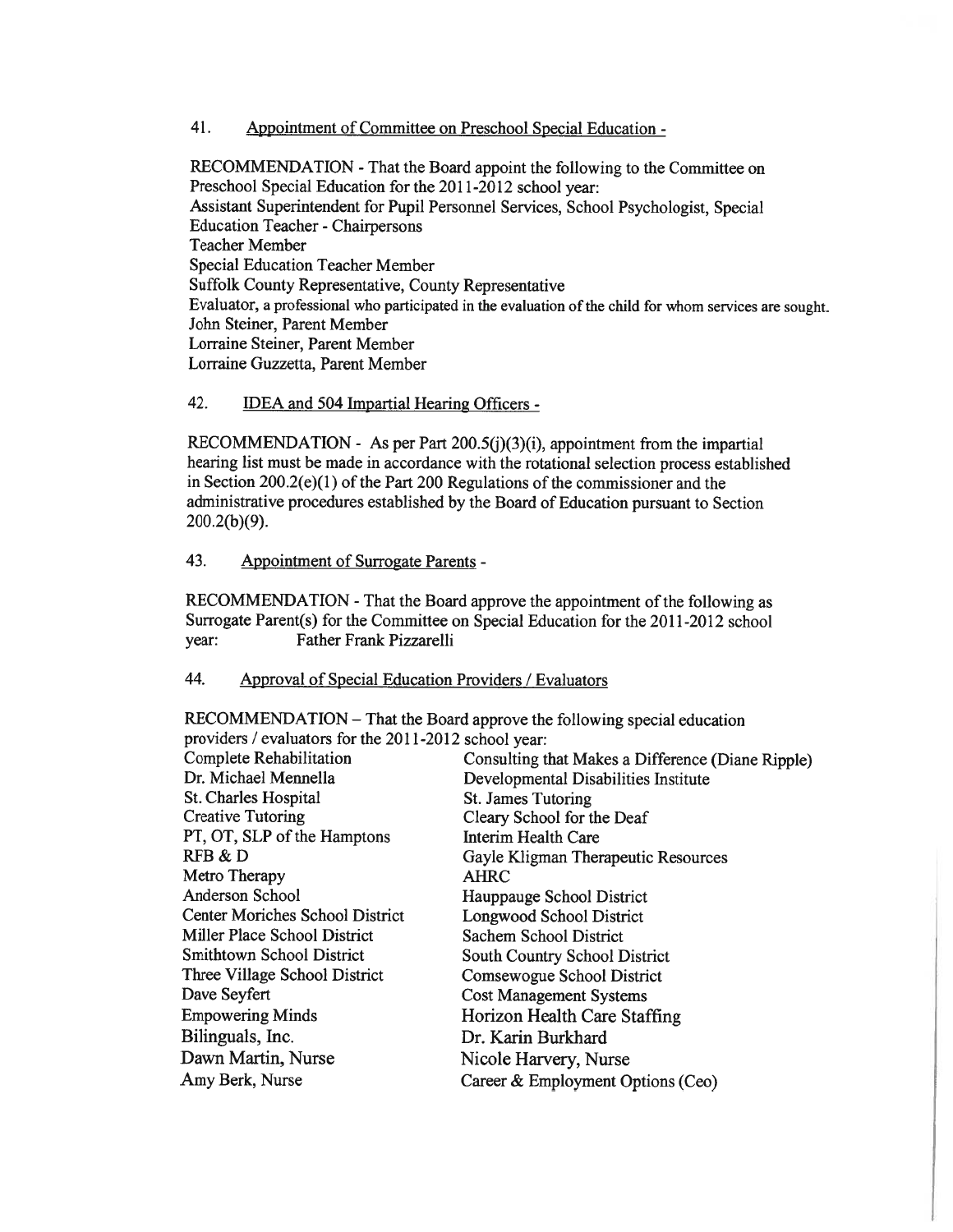# 45. Annual Budget Hearing, Annual Meeting/District Vote —

RECOMMENDATION: That the Annual Budget Hearing be held on May 8, 2012, 7:00 pm; and, the Annual Meeting/District Vote be held on May 15, 2012, 6:00 am-9:00 pm.

# 46. Designation of Regular Board of Education Meeting Dates -

RECOMMENDATION: That the Board designate the following as dates for regular monthly business meetings of the Board of Education for the 2011-2012 school year:<br>July 5, 2011 January 10, 2012

July 5, 2011 January 10, 2012<br>August 9, 2011 February 14, 2012 September 13, 2011 October 11, 2011 **April 17, 2012** November 8, 2011 May 8, 2012 December 13 2011 June 12, 2012

February 14, 2012<br>March 13, 2012

# III. ESTABLISHMENT OF BOARD COMMITTEES

#### IV. ADJOURNMENT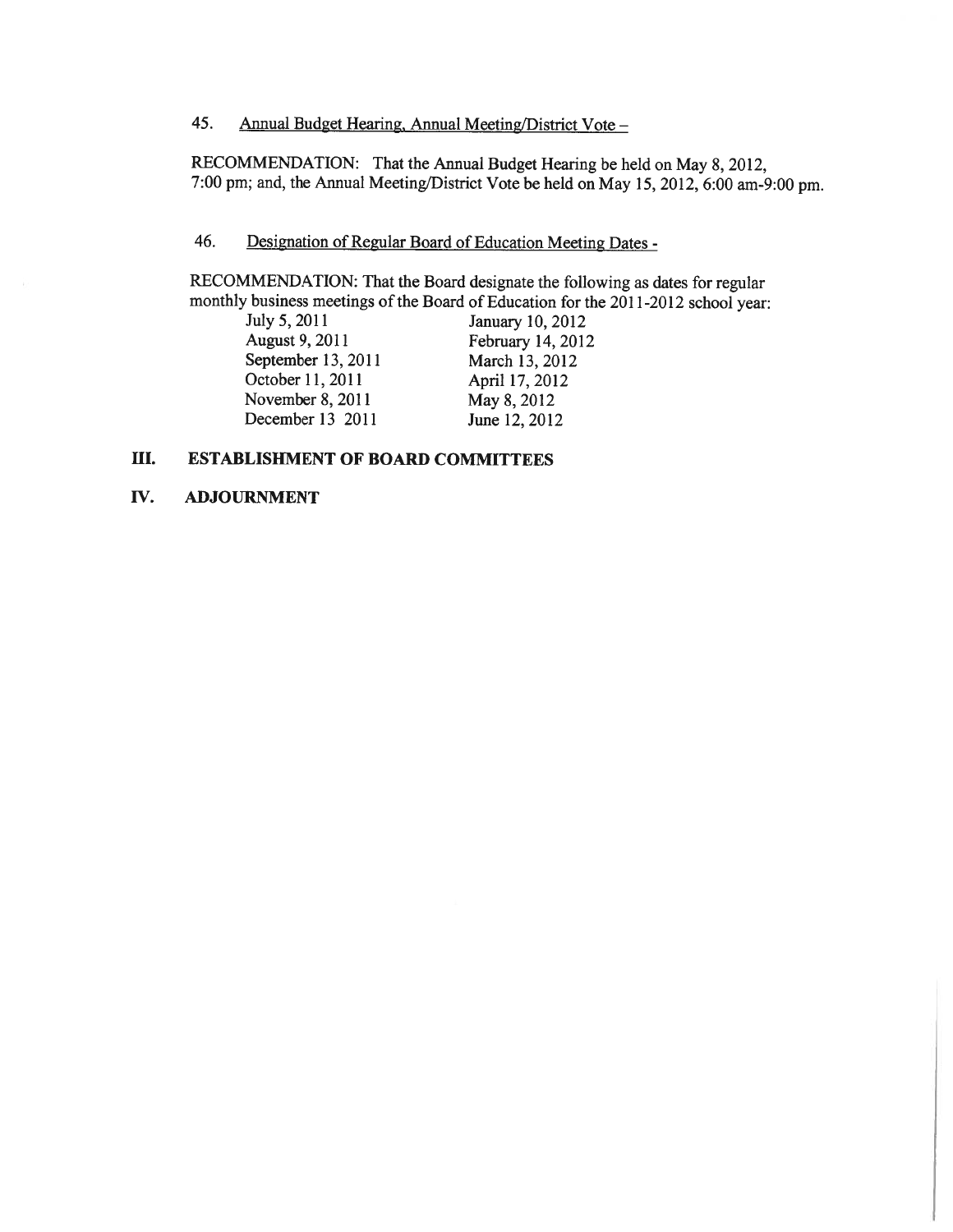#### INVESTMENTS

The Board of Education's investment policy shall apply to all monies and other financial resources available for investment on its own behalf or on behalf of any other entity or individual.

The primary objectives of the district's investment policy are, in priority order:

- 1. to conform with all applicable federal, state and other legal requirements;<br>2. to adequately safeguard principal and minimize risk:
- to adequately safeguard principal and minimize risk;
- 3. to provide sufficient liquidity to meet all operating requirements; and to obtain a reasonable rate of return
- to obtain a reasonable rate of return.

The Board's responsibility for administration of the investment program is delegated to the Treasurer who shall establish written procedures for the operation of the investment program. Such procedures shall include an adequate internal control structure to provide <sup>a</sup> satisfactory level of accountability based on <sup>a</sup> data base or records incorporating description and amounts of investments, transaction dates, and, other relevant information and regulate the activities of subordinate employees.

All participants in the investment process shall seek to act responsibly as custodians of the public trust and shall avoid any transaction that may impair public confidence in the district to govern effectively.

Investments shall be made with judgment and care, under circumstances then prevailing, which persons of prudence, discretion and intelligence exercise in the management of their own affairs, not for speculation, but for investment, considering the safety of the principle as well as the probable income to be derived.

All participants involved in the investment process shall refrain form personal business activity that could conflict with proper execution of the investment program, or which could impair their ability to make impartial investment decisions.

In accordance with this policy, the District Treasurer, Assistant Business Administrator, and Assistant Superintendent for Business are authorized to invest and/or deposit all funds, including proceeds of obligations and reserve funds, in special time-deposit accounts, certificates of deposit, short-term government law, subject to the investment regulations approved by the Board of Education.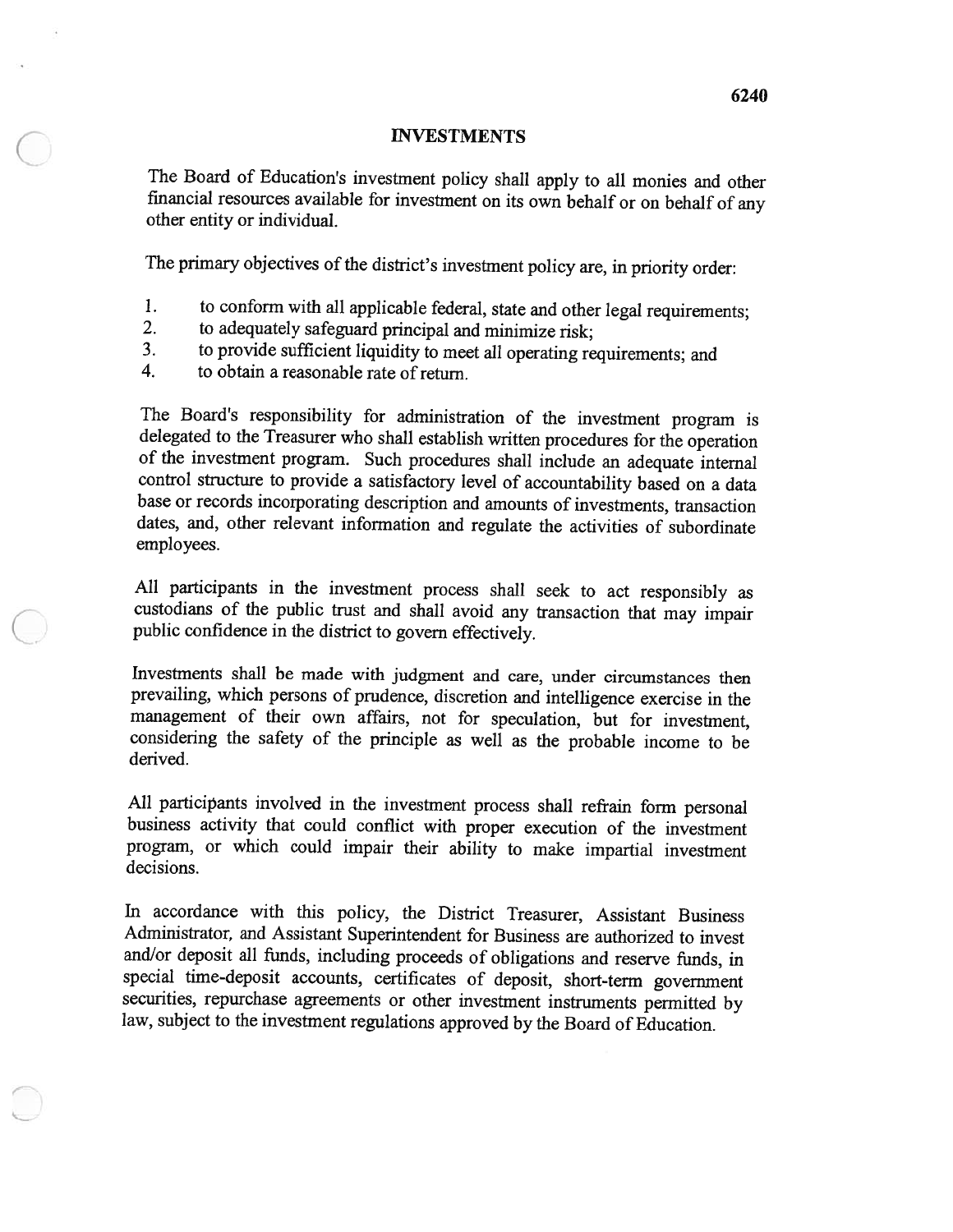To the extent feasible, investments and deposits shall be made in and through local or regional financial institutions. Concentration of investments in a single financial institution should be avoided. Diversification of investments and deposits is encouraged.

This policy will be annually reviewed by the Board and may be amended from time to time in accordance with the provisions of section 39 of the General Municipal Law.

- \* Section <sup>39</sup> of the General Municipal Law requires Boards of Education to adopt <sup>a</sup> comprehensive investment policy which will set forth both the district's general operative policy as well as instruction to its administrators and staff regarding the investing, monitoring and reporting of the district's funds.
- Ref: Education Law §§1604-a; 1709(8); 1723-a; 2131; 3651; 3652 Local Finance Law §165 General Municipal Law  $\S$ §6-a; 6-j; 6-m; 6-n; 39

Note: Prior policy, 3700, revised

Revision presented for: 1st reading: 11/18/08  $2<sup>na</sup>$  reading & adoption: 12/9/08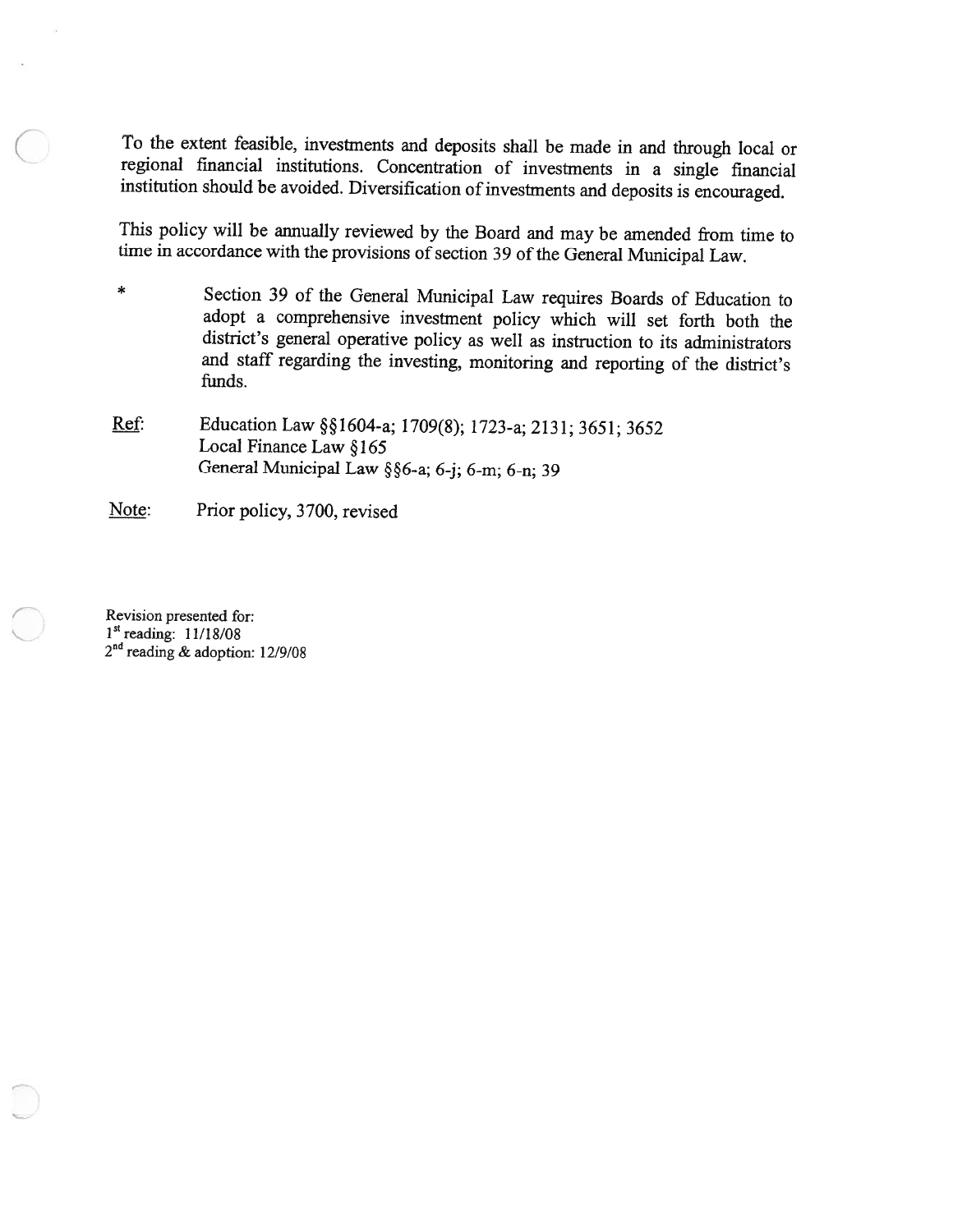# PURCHASING

The function of the purchasing process in <sup>a</sup> school district is to serve the educational program effectively by providing the appropriate and necessary supplies, equipment, and services, as well as completing public works projects, as promptly as circumstances will allow and to the extent that budget and other allocations will permit.

To that end, the Board of Education declares its intention to engage competitively and without prejudice in procurement actions which will seek to obtain optimal value for the expenditure of school district funds.

The acquisition of supplies, equipment, and services, as well as the pursuit of public works<br>projects, will function through the purchasing process under the direct supervision of the<br>Assistant Superintendent for Business, appropriate.

|                                                                                                                                                               | Procurement Policies Pursuant to Section 104-b |                           |
|---------------------------------------------------------------------------------------------------------------------------------------------------------------|------------------------------------------------|---------------------------|
| <u>Item</u>                                                                                                                                                   | Written Quotes*                                | <b>RFP</b>                |
| <b>Purchase Contracts</b>                                                                                                                                     |                                                |                           |
| $$2,500 - $19,999$                                                                                                                                            | 3                                              |                           |
| <b>Public Works Contracts</b>                                                                                                                                 |                                                |                           |
| $$2,500 - $34,999$                                                                                                                                            | 3                                              |                           |
| Professional Services**                                                                                                                                       |                                                | $\boldsymbol{\mathrm{X}}$ |
| Insurance**                                                                                                                                                   |                                                | $\mathbf X$               |
| <b>Exempt Purchases</b>                                                                                                                                       |                                                |                           |
| Sole Source<br>Emergencies<br>Standardized Items<br><b>BOCES</b> Contracts<br><b>County Contracts</b><br><b>State Contracts</b><br>Preferred Source Contracts |                                                |                           |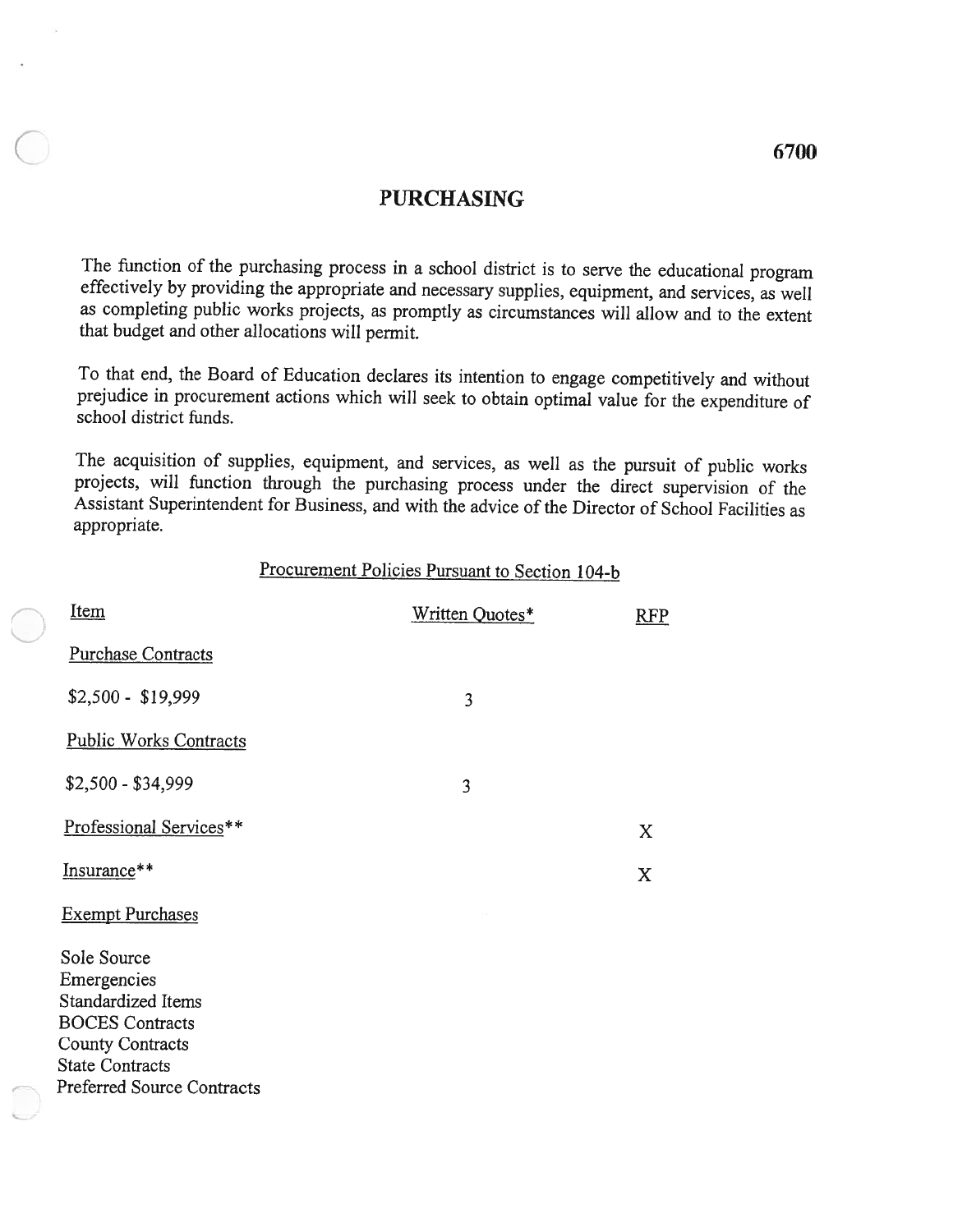\*If three quotes are not available, the requisitioner must provide documentation that he/she attempted to obtain said quotes, (i.e. copies of faxes, emails requesting quotes).

\* \* Request for proposals will be issued at the discretion of the Board of Education via a board resolution upon the recommendation of the Superintendent of Schools.

EXCEPTIONS: General categories exist which are excluded from the requirement for competitive bidding:

- 1. The purchase of goods or equipment costing less than \$20,000.
- 2. Public works projects costing less than \$35,000.
- 3. Special skills services, which include professional or unique services. This refers to services that require particular training and/or experience, consulting services, and such other services as have been previously determined by the Commissioner of Education and/or courts of competent jurisdiction not to require bidding.
- 4. Standardized items which the Board of Education, by resolution approved by an affirmative vote of three-fifths of its total authorized membership (not reducible by absences, abstentions or vacancies), is a need for stan Examples: buses and boilers.
- 5. Sole source goods or services that can be procured only from <sup>a</sup> single manufacturer, supplier or vendor.
- 6. Emergency procurement of goods and/or public work projects or services which are urgently required as <sup>a</sup> result of an accident or other unforeseen occurrence or condition whereby circumstances affecting School District buildings, property or life, health or safety or property of School District inhabitants/residents require immediate action which cannot await competitive bidding.

EXCLUSIONS: Purchases excluded from the bid process:

- BOCES vendor contracts: Goods and services available from vendors that have, pursuant  $\mathbf{1}$ . to public bidding as required by law, entered into Blanket Purchase Agreements with the Board of Cooperative Educational Services, requiring such vendors to provide goods and services to participating districts.
- 2. State of New York, Office of General Services contracts: Goods/services from vendors who have entered into contracts with the State of New York to supply, sell and service municipalities within the State of New York goods/services specified in such contracts at prices and in amounts provided by such contracts.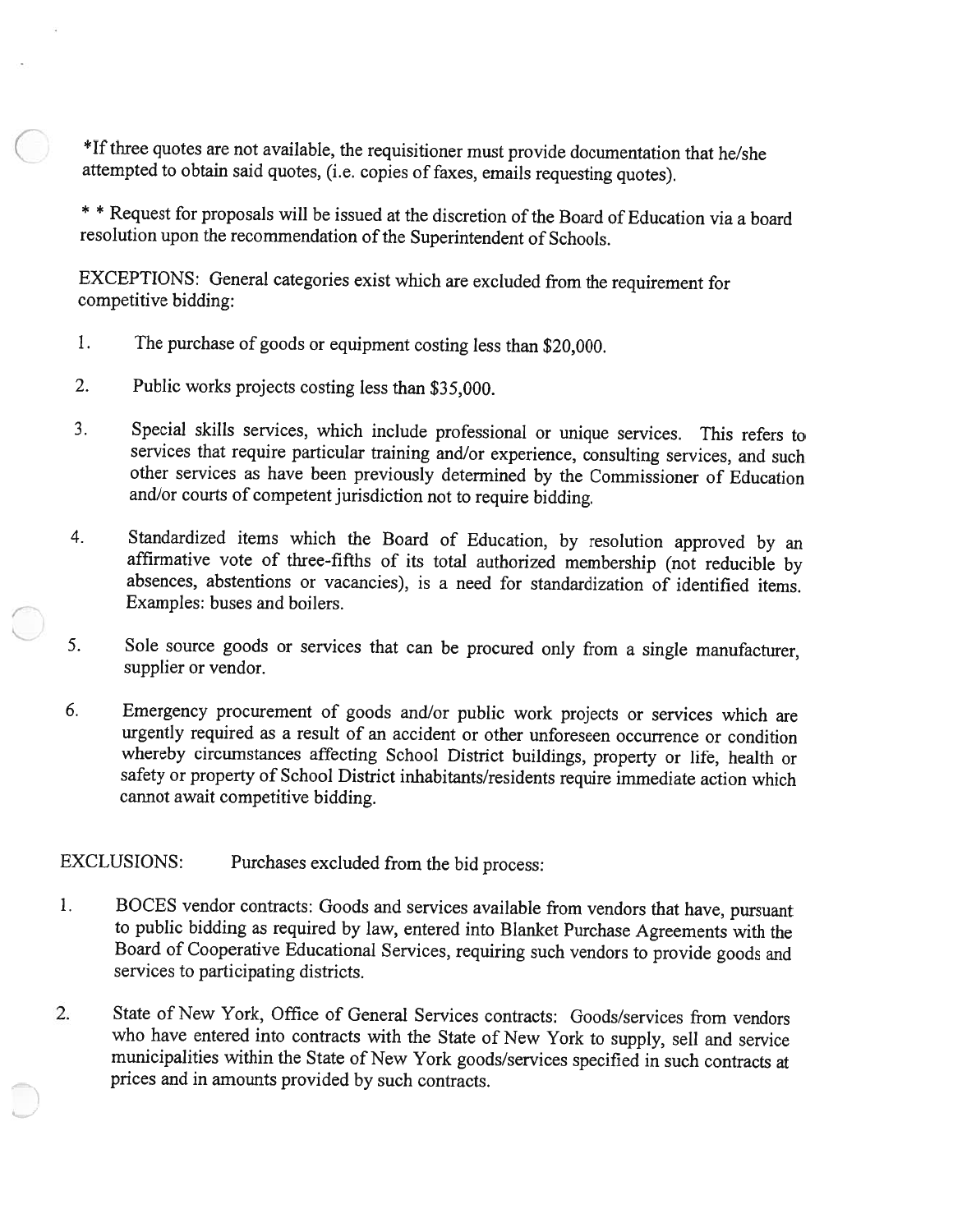- 3. Suffolk County contracts: Goods from vendors who have entered into blanket purchase agreements with the County of Suffolk requiring such vendors to make available to all municipal agencies within the County of Suffolk, goods at prices and in amounts provided by such contracts provided such contracts are extended to school districts.
- 4. Suffolk County Public Contracts: Services from vendors who have entered into blanket agreements with the County of Suffolk requiring such vendors to make available to municipal agencies within the County of Suffolk, the services and prices provided by such contracts provided that such services are not subject to Article 8 or 9 of the New York State Labor Law and the contract has been extended to school districts.

OTHER EXEMPTIONS: Purchases from the following agencies of the State of New York are exempt from the requirements of this policy:

- 1. New York State Department of Correctional Services
- 2. New York State Institute of the Blind
- 3. New York State Industries for the Disabled

Revisions presented for 1<sup>st</sup> reading: 11/9/10 2<sup>nd</sup> reading & adoption: 12/14/10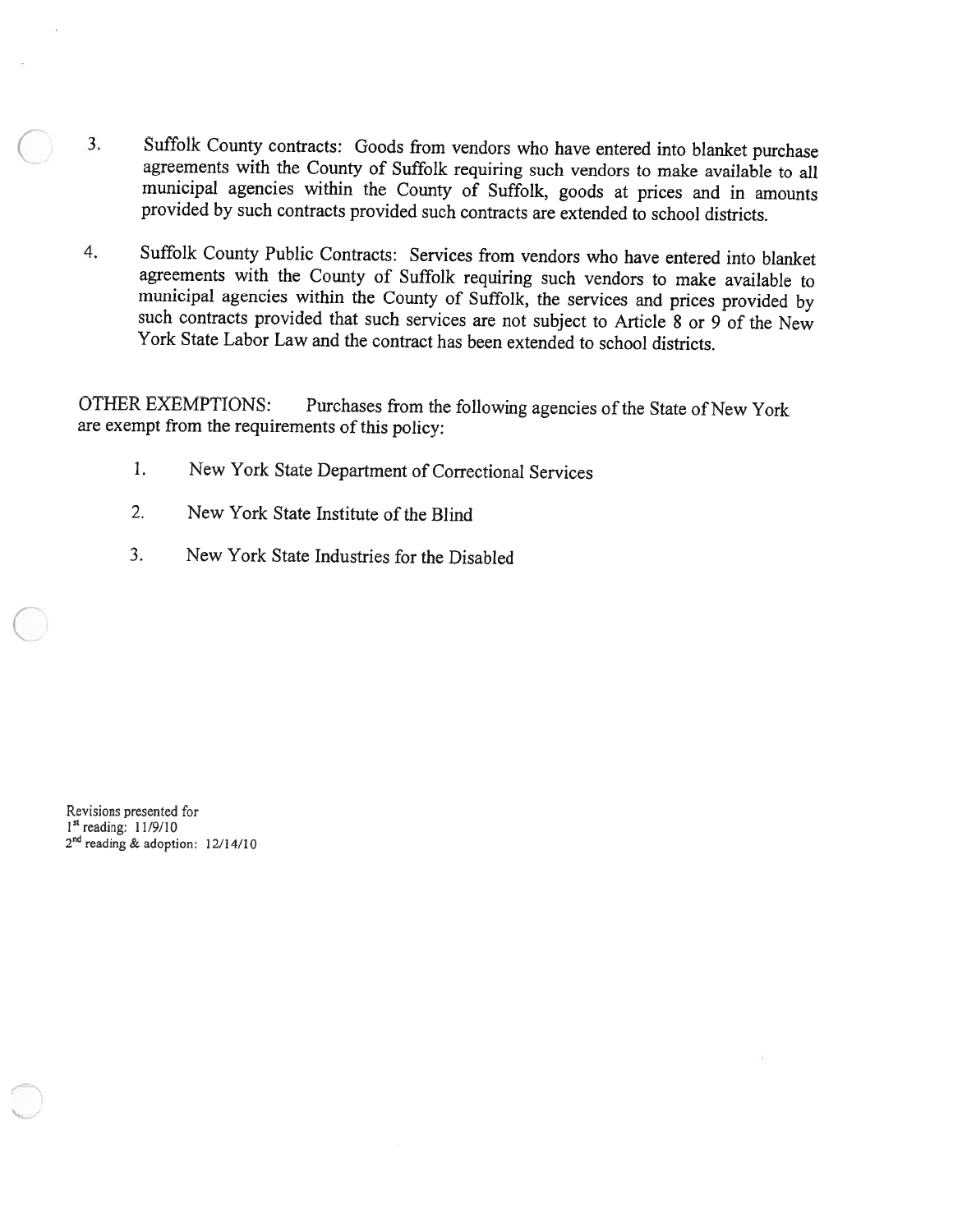#### BOARD COMMITTEES

1) Committees may be established at the annual reorganization meeting of the Board by the Board any time an issue arises that requires more time and attention than the board feels can be provided during the course of a board meeting or as required by law. Committees may be established by approval of committees during the annual reorganization meeting or in response to <sup>a</sup> successful motion to refer an issue to committee. The District Clerk shall maintain <sup>a</sup> list of all standing and ad hoc committees and their respective membership.

Standing Committee membership will be assigned, in accord with Policy 2210, at each annual reorganization meeting. The standing committees will consist of the following:

- Audit (as required by law),
- • Facilities (which provides oversight of facility <sup>p</sup>lanning, transportation, bond referenda, and technology infrastructure and will also serve as the School Visitation Committee),
- Curriculum (oversight of five-year curriculum review, educational initiatives and curriculum-related policy),
- • Finance (oversight of budget calendar and development of the annual budget, expenditures and financial reports and long-range financial <sup>p</sup>lanning).

2) When appointing <sup>a</sup> committee, the Board President provides the following guidance to the committee and ensures it is recorded in the meeting minutes.

a) Designate the committee as either <sup>a</sup> standing or special (ad hoc) committee. Standing committees are ongoing and special committees dissolve upon completion of their appointed task.

b) Designate <sup>a</sup> committee chairperson or co-chairs and specify the committee membership.

c) Define the committee's fact-finding, deliberative, or advisory role and outline the desired outcome(s) of the committee's work.

d) Provide <sup>a</sup> general time line for the committee's work and for reporting to the board.

e) The President of the Board shall serve as an ex officio member of all committees.

3) The Board votes to approve the charge and composition of the committee. The membership of the committee may be comprised of Board members only, Board members and others (staff and/or community members), or only others (without Board representation).